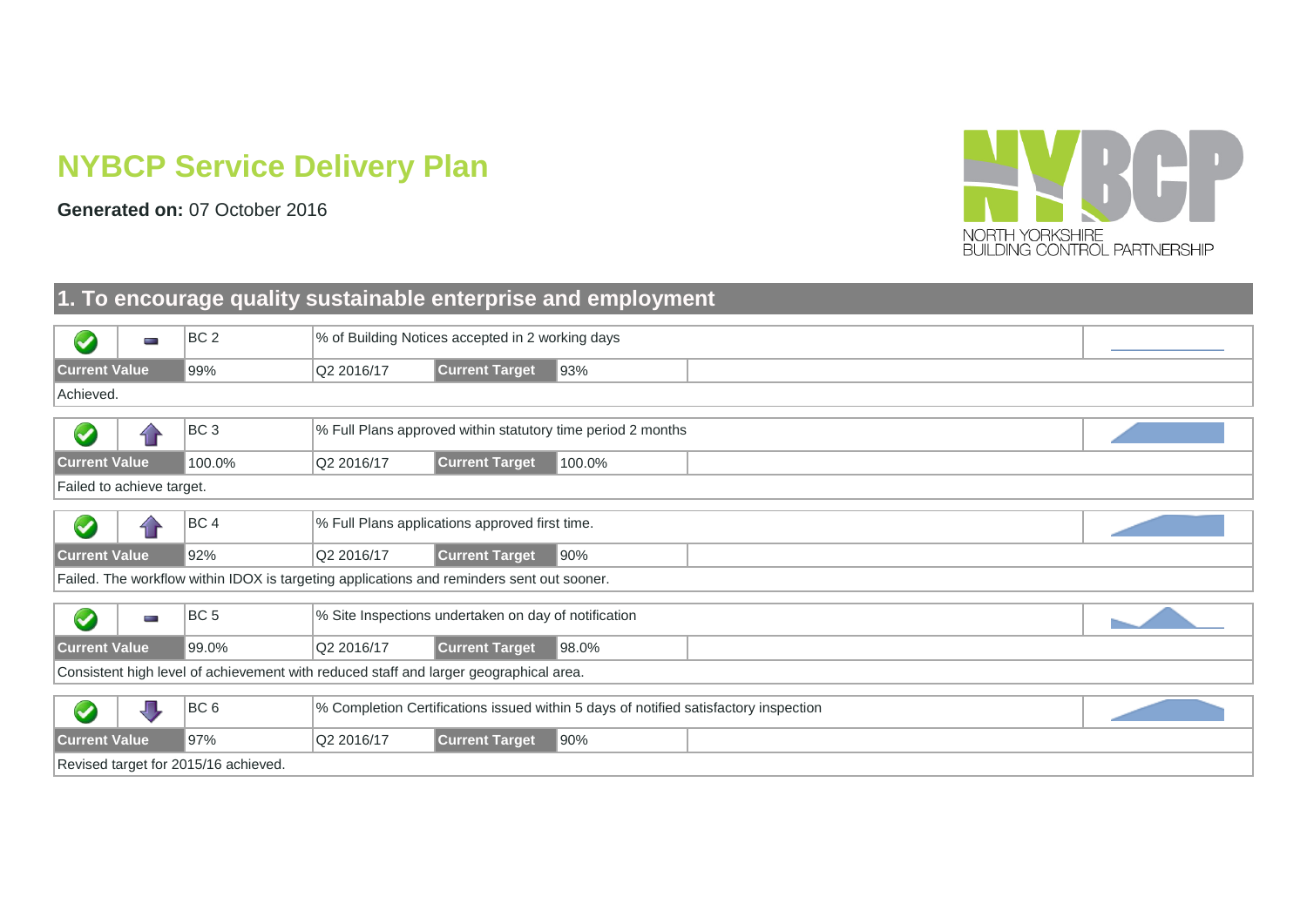|                      |              | BC <sub>7</sub>                                                                                    |            |                                                       | An average of 7 inspections undertaken per development.                                                                |                                                                                       |  |
|----------------------|--------------|----------------------------------------------------------------------------------------------------|------------|-------------------------------------------------------|------------------------------------------------------------------------------------------------------------------------|---------------------------------------------------------------------------------------|--|
| <b>Current Value</b> |              | 7.4                                                                                                | Q2 2016/17 | <b>Current Target</b>                                 | 7.0                                                                                                                    |                                                                                       |  |
|                      |              |                                                                                                    |            |                                                       | Target consistently exceeded and acknowledged by customers as an area of work where their expectation levels are high. |                                                                                       |  |
| $\blacktriangledown$ | <b>STATE</b> | BC <sub>9</sub>                                                                                    |            |                                                       |                                                                                                                        | Response Rate to complaints in accordance with the Partnership's Complaints Procedure |  |
| <b>Current Value</b> |              | 100%                                                                                               | Q2 2016/17 | <b>Current Target</b>                                 | 95%                                                                                                                    |                                                                                       |  |
| Achieved.            |              |                                                                                                    |            |                                                       |                                                                                                                        |                                                                                       |  |
|                      |              | <b>BC 18</b>                                                                                       |            |                                                       | % of fee earning applications/notifications submitted electronically                                                   |                                                                                       |  |
| <b>Current Value</b> |              | 51%                                                                                                | Q2 2016/17 | <b>Current Target</b>                                 | 50%                                                                                                                    |                                                                                       |  |
|                      |              |                                                                                                    |            |                                                       |                                                                                                                        |                                                                                       |  |
|                      |              | BC <sub>1</sub>                                                                                    |            | % Check full plan applications within 10 working days |                                                                                                                        |                                                                                       |  |
| <b>Current Value</b> |              | 82%                                                                                                | Q2 2016/17 | <b>Current Target</b>                                 | 90%                                                                                                                    |                                                                                       |  |
| Achieved.            |              |                                                                                                    |            |                                                       |                                                                                                                        |                                                                                       |  |
|                      |              | <b>BC</b> 11                                                                                       |            |                                                       |                                                                                                                        | % of Market Share within Schedule 2 & 3 Domestic and Commercial Developments          |  |
| <b>Current Value</b> |              | 60%                                                                                                | Q2 2016/17 | <b>Current Target</b>                                 | 75%                                                                                                                    |                                                                                       |  |
|                      |              | Failed to achieve target. Increased marketing to be implemented to redress this ongoing reduction. |            |                                                       |                                                                                                                        |                                                                                       |  |

# **2. To act and lead by example as a reputable employer**

|                                                                                     |  | <b>BC 13</b> |  | No. of hours CPD Training by professional staff every year (Annual Target 20hrs) |  |  |  |  |  |  |  |
|-------------------------------------------------------------------------------------|--|--------------|--|----------------------------------------------------------------------------------|--|--|--|--|--|--|--|
| <b>Current Value</b><br><b>Current Target</b><br>Q2 2016/17<br>12.00hrs<br>10.00hrs |  |              |  |                                                                                  |  |  |  |  |  |  |  |
| Achieved.                                                                           |  |              |  |                                                                                  |  |  |  |  |  |  |  |
| <b>BC 17</b><br>Number of days lost sickness absence per officer                    |  |              |  |                                                                                  |  |  |  |  |  |  |  |
| <b>Current Value</b><br><b>Current Target</b><br>0.65<br>Q2 2016/17<br>1.25         |  |              |  |                                                                                  |  |  |  |  |  |  |  |
| Achieved.                                                                           |  |              |  |                                                                                  |  |  |  |  |  |  |  |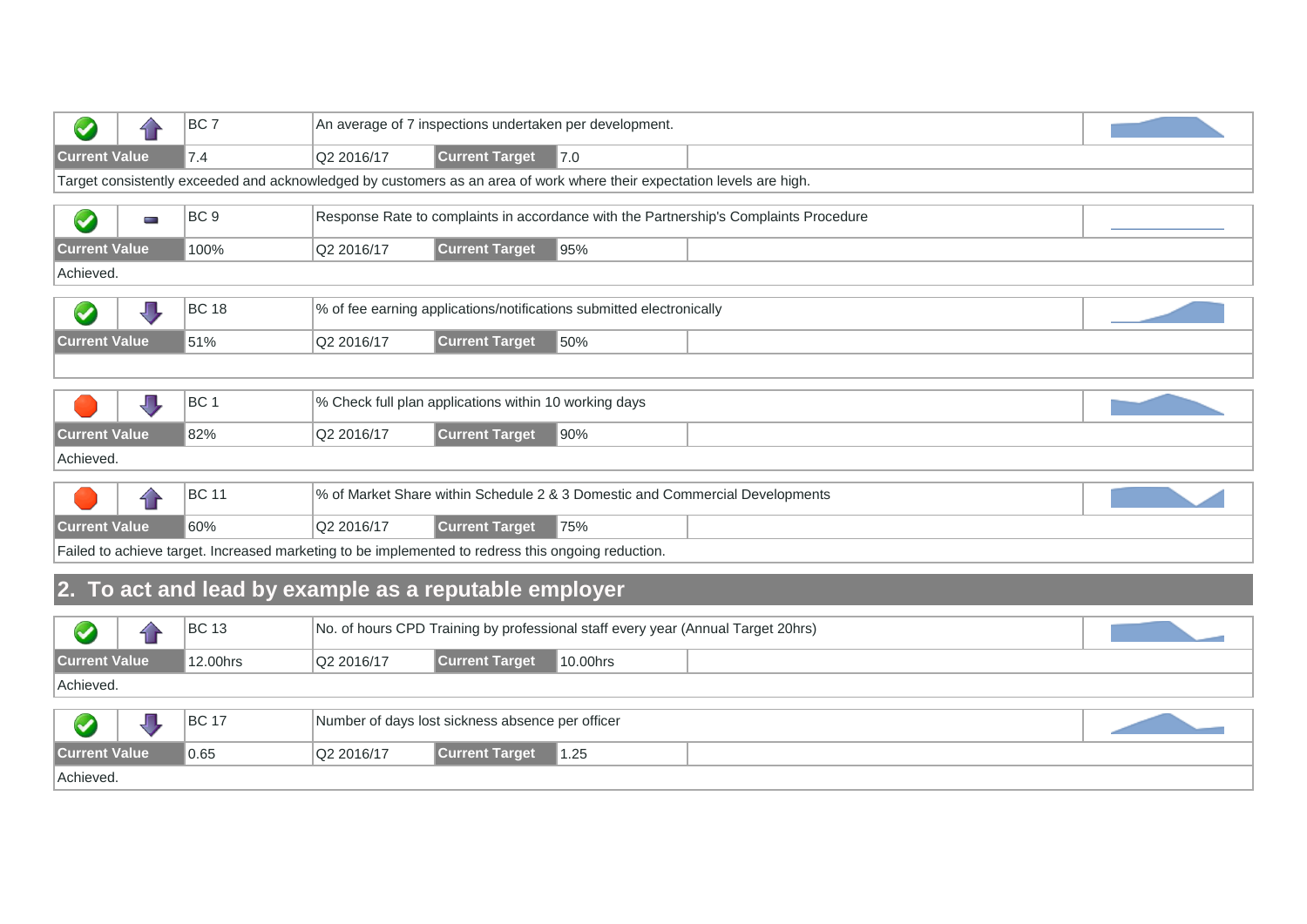### **3. To promote health provision**

|                      | p.                                                       | BC <sub>2</sub>                                                                       |            | % of Building Notices accepted in 2 working days     |                                                                                                                        |                                                                                       |  |  |  |  |
|----------------------|----------------------------------------------------------|---------------------------------------------------------------------------------------|------------|------------------------------------------------------|------------------------------------------------------------------------------------------------------------------------|---------------------------------------------------------------------------------------|--|--|--|--|
| <b>Current Value</b> |                                                          | 99%                                                                                   | Q2 2016/17 | <b>Current Target</b>                                | 93%                                                                                                                    |                                                                                       |  |  |  |  |
| Achieved.            |                                                          |                                                                                       |            |                                                      |                                                                                                                        |                                                                                       |  |  |  |  |
|                      |                                                          |                                                                                       |            |                                                      |                                                                                                                        |                                                                                       |  |  |  |  |
| $\blacktriangledown$ |                                                          | BC <sub>3</sub>                                                                       |            |                                                      | % Full Plans approved within statutory time period 2 months                                                            |                                                                                       |  |  |  |  |
| <b>Current Value</b> |                                                          | 100.0%                                                                                | Q2 2016/17 | <b>Current Target</b>                                | 100.0%                                                                                                                 |                                                                                       |  |  |  |  |
|                      | Failed to achieve target.                                |                                                                                       |            |                                                      |                                                                                                                        |                                                                                       |  |  |  |  |
| $\blacklozenge$      | e e                                                      | BC <sub>5</sub>                                                                       |            | % Site Inspections undertaken on day of notification |                                                                                                                        |                                                                                       |  |  |  |  |
| <b>Current Value</b> |                                                          | 99.0%                                                                                 | Q2 2016/17 | <b>Current Target</b>                                | 98.0%                                                                                                                  |                                                                                       |  |  |  |  |
|                      |                                                          | Consistent high level of achievement with reduced staff and larger geographical area. |            |                                                      |                                                                                                                        |                                                                                       |  |  |  |  |
|                      |                                                          |                                                                                       |            |                                                      |                                                                                                                        |                                                                                       |  |  |  |  |
| $\blacktriangledown$ |                                                          | BC <sub>6</sub>                                                                       |            |                                                      |                                                                                                                        | % Completion Certifications issued within 5 days of notified satisfactory inspection  |  |  |  |  |
| <b>Current Value</b> |                                                          | 97%                                                                                   | Q2 2016/17 | <b>Current Target</b>                                | 90%                                                                                                                    |                                                                                       |  |  |  |  |
|                      |                                                          | Revised target for 2015/16 achieved.                                                  |            |                                                      |                                                                                                                        |                                                                                       |  |  |  |  |
|                      |                                                          |                                                                                       |            |                                                      |                                                                                                                        |                                                                                       |  |  |  |  |
| $\blacktriangledown$ |                                                          | BC <sub>7</sub>                                                                       |            |                                                      | An average of 7 inspections undertaken per development.                                                                |                                                                                       |  |  |  |  |
| <b>Current Value</b> |                                                          | 7.4                                                                                   | Q2 2016/17 | <b>Current Target</b>                                | 7.0                                                                                                                    |                                                                                       |  |  |  |  |
|                      |                                                          |                                                                                       |            |                                                      | Target consistently exceeded and acknowledged by customers as an area of work where their expectation levels are high. |                                                                                       |  |  |  |  |
| $\blacktriangledown$ |                                                          | BC <sub>8</sub>                                                                       |            | Dangerous structures inspected within 2 hours.       |                                                                                                                        |                                                                                       |  |  |  |  |
| <b>Current Value</b> |                                                          | 95%                                                                                   | 2015/16    | <b>Current Target</b>                                | 85%                                                                                                                    |                                                                                       |  |  |  |  |
|                      | Target achieved. This includes out of office hours call. |                                                                                       |            |                                                      |                                                                                                                        |                                                                                       |  |  |  |  |
|                      |                                                          |                                                                                       |            |                                                      |                                                                                                                        |                                                                                       |  |  |  |  |
| $\bullet$            | m.                                                       | BC <sub>9</sub>                                                                       |            |                                                      |                                                                                                                        | Response Rate to complaints in accordance with the Partnership's Complaints Procedure |  |  |  |  |
| <b>Current Value</b> |                                                          | 100%                                                                                  | Q2 2016/17 | <b>Current Target</b>                                | 95%                                                                                                                    |                                                                                       |  |  |  |  |
| Achieved.            |                                                          |                                                                                       |            |                                                      |                                                                                                                        |                                                                                       |  |  |  |  |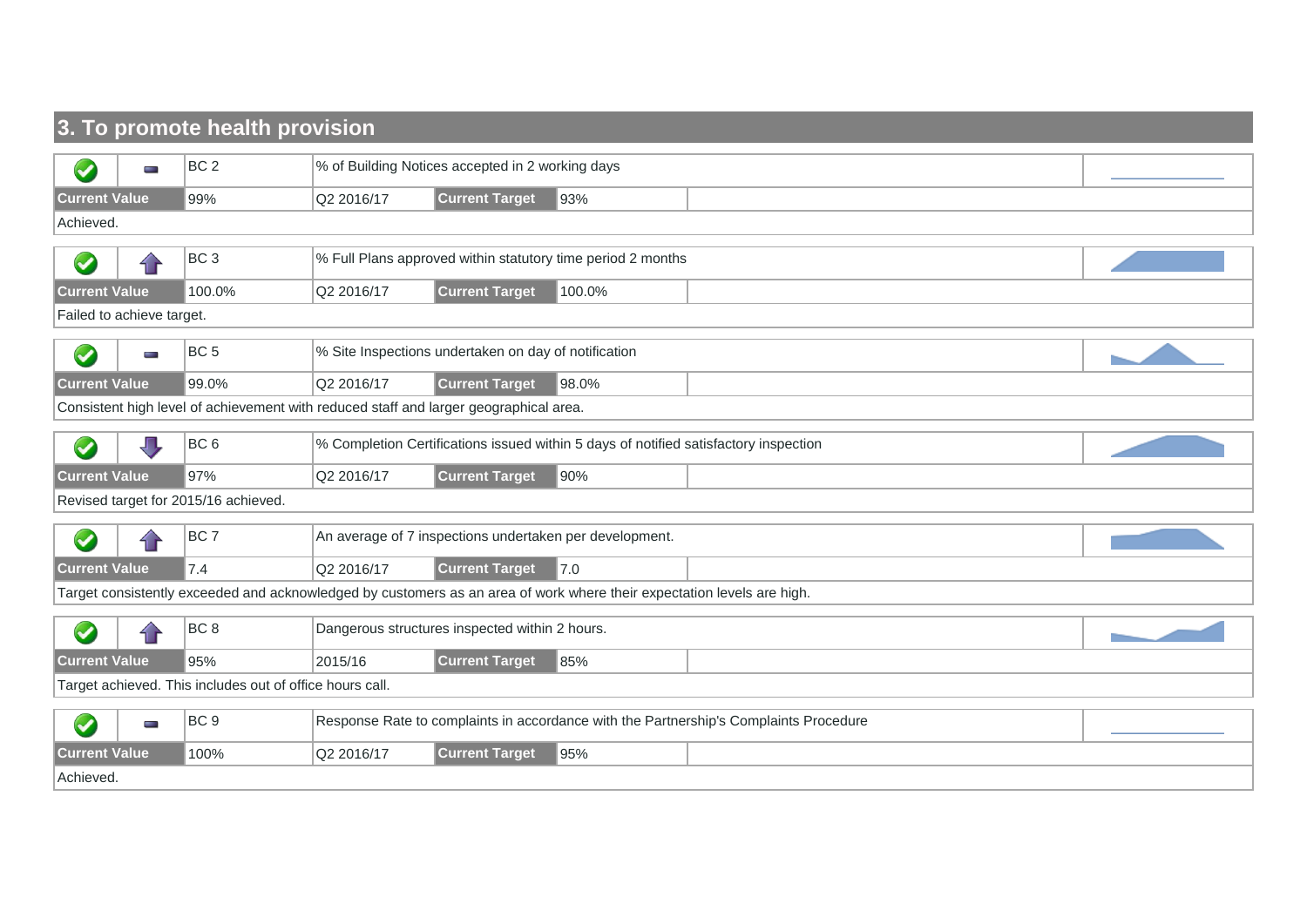|                      | <b>BC</b> |            | │% Check full plan applications within 10 working days |               |  |
|----------------------|-----------|------------|--------------------------------------------------------|---------------|--|
| <b>Current Value</b> | 82%       | Q2 2016/17 | rent Target                                            | $\sqrt{90\%}$ |  |
| $\cdots$             |           |            |                                                        |               |  |

Achieved.

### **4. To protect environmental quality and safety by promoting green issues**

|                      |                                                                            | BC <sub>5</sub>                                                                       |            | % Site Inspections undertaken on day of notification  |                                                                                                                        |  |  |  |  |  |
|----------------------|----------------------------------------------------------------------------|---------------------------------------------------------------------------------------|------------|-------------------------------------------------------|------------------------------------------------------------------------------------------------------------------------|--|--|--|--|--|
|                      | <b>STATE</b>                                                               |                                                                                       |            |                                                       |                                                                                                                        |  |  |  |  |  |
| <b>Current Value</b> |                                                                            | 99.0%                                                                                 | Q2 2016/17 | <b>Current Target</b>                                 | 98.0%                                                                                                                  |  |  |  |  |  |
|                      |                                                                            | Consistent high level of achievement with reduced staff and larger geographical area. |            |                                                       |                                                                                                                        |  |  |  |  |  |
|                      | BC <sub>7</sub><br>An average of 7 inspections undertaken per development. |                                                                                       |            |                                                       |                                                                                                                        |  |  |  |  |  |
| <b>Current Value</b> |                                                                            | 7.4                                                                                   | Q2 2016/17 | <b>Current Target</b>                                 | 7.0                                                                                                                    |  |  |  |  |  |
|                      |                                                                            |                                                                                       |            |                                                       | Target consistently exceeded and acknowledged by customers as an area of work where their expectation levels are high. |  |  |  |  |  |
|                      |                                                                            | <b>BC 13</b>                                                                          |            |                                                       | No. of hours CPD Training by professional staff every year (Annual Target 20hrs)                                       |  |  |  |  |  |
| <b>Current Value</b> |                                                                            | 12.00hrs                                                                              | Q2 2016/17 | <b>Current Target</b>                                 | 10.00hrs                                                                                                               |  |  |  |  |  |
| Achieved.            |                                                                            |                                                                                       |            |                                                       |                                                                                                                        |  |  |  |  |  |
|                      |                                                                            | <b>BC 18</b>                                                                          |            |                                                       | % of fee earning applications/notifications submitted electronically                                                   |  |  |  |  |  |
| <b>Current Value</b> |                                                                            | 51%                                                                                   | Q2 2016/17 | <b>Current Target</b>                                 | 50%                                                                                                                    |  |  |  |  |  |
|                      |                                                                            |                                                                                       |            |                                                       |                                                                                                                        |  |  |  |  |  |
|                      |                                                                            | BC <sub>1</sub>                                                                       |            | % Check full plan applications within 10 working days |                                                                                                                        |  |  |  |  |  |
| <b>Current Value</b> |                                                                            | 82%                                                                                   | Q2 2016/17 | <b>Current Target</b>                                 | $ 90\%$                                                                                                                |  |  |  |  |  |
| Achieved.            |                                                                            |                                                                                       |            |                                                       |                                                                                                                        |  |  |  |  |  |

# **5. To promote community safety**

|       | $\sim$ | $\sim$<br>◡ | nt.<br>An<br>d١        | 7 inspections undertaken per | development. |  |
|-------|--------|-------------|------------------------|------------------------------|--------------|--|
| ™d∥ls | /alue  |             | $\sim$ $\prime$ $\sim$ | <b>THEFT</b>                 | $\cdot$      |  |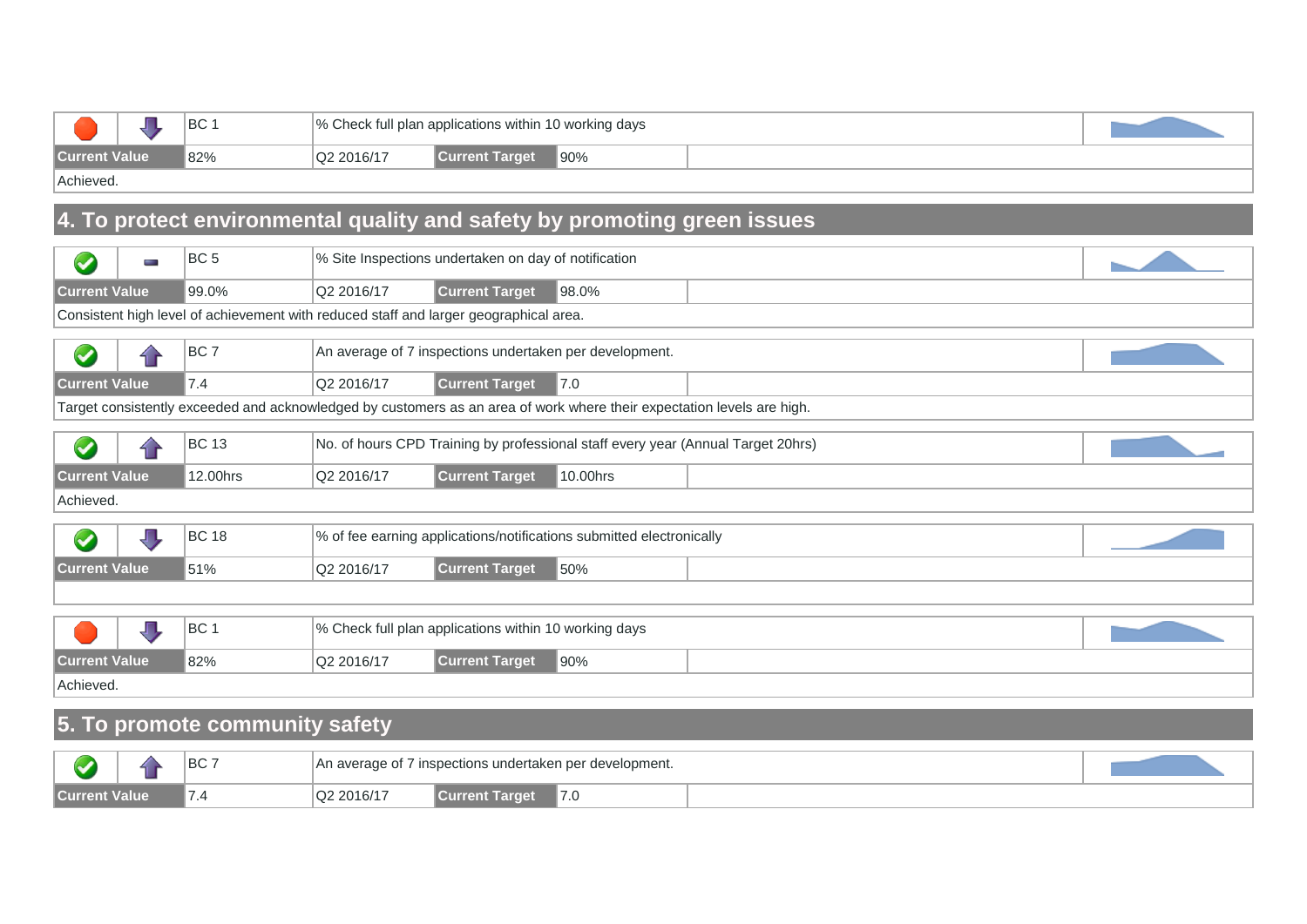|                           |     |                                                                                       |            |                                                         | Target consistently exceeded and acknowledged by customers as an area of work where their expectation levels are high. |                                                                                       |  |
|---------------------------|-----|---------------------------------------------------------------------------------------|------------|---------------------------------------------------------|------------------------------------------------------------------------------------------------------------------------|---------------------------------------------------------------------------------------|--|
|                           |     | <b>BC 13</b>                                                                          |            |                                                         | No. of hours CPD Training by professional staff every year (Annual Target 20hrs)                                       |                                                                                       |  |
| $\bullet$                 | 4 F |                                                                                       |            |                                                         |                                                                                                                        |                                                                                       |  |
| <b>Current Value</b>      |     | 12.00hrs                                                                              | Q2 2016/17 | <b>Current Target</b>                                   | 10.00hrs                                                                                                               |                                                                                       |  |
| Achieved.                 |     |                                                                                       |            |                                                         |                                                                                                                        |                                                                                       |  |
|                           |     | BC <sub>1</sub>                                                                       |            | % Check full plan applications within 10 working days   |                                                                                                                        |                                                                                       |  |
| <b>Current Value</b>      |     | 82%                                                                                   | Q2 2016/17 | <b>Current Target</b>                                   | 90%                                                                                                                    |                                                                                       |  |
| Achieved.                 |     |                                                                                       |            |                                                         |                                                                                                                        |                                                                                       |  |
|                           |     | 6. To provide suitable, quality and affordable housing                                |            |                                                         |                                                                                                                        |                                                                                       |  |
| $\blacktriangledown$      | 11  | BC <sub>3</sub>                                                                       |            |                                                         | % Full Plans approved within statutory time period 2 months                                                            |                                                                                       |  |
| <b>Current Value</b>      |     | 100.0%                                                                                | Q2 2016/17 | <b>Current Target</b>                                   | 100.0%                                                                                                                 |                                                                                       |  |
| Failed to achieve target. |     |                                                                                       |            |                                                         |                                                                                                                        |                                                                                       |  |
| $\bigcirc$                | ł   | BC <sub>5</sub>                                                                       |            | % Site Inspections undertaken on day of notification    |                                                                                                                        |                                                                                       |  |
| <b>Current Value</b>      |     | 99.0%                                                                                 | Q2 2016/17 | <b>Current Target</b>                                   | 98.0%                                                                                                                  |                                                                                       |  |
|                           |     | Consistent high level of achievement with reduced staff and larger geographical area. |            |                                                         |                                                                                                                        |                                                                                       |  |
| $\blacklozenge$           | Л,  | BC <sub>6</sub>                                                                       |            |                                                         |                                                                                                                        | % Completion Certifications issued within 5 days of notified satisfactory inspection  |  |
| <b>Current Value</b>      |     | 97%                                                                                   | Q2 2016/17 | <b>Current Target</b>                                   | 90%                                                                                                                    |                                                                                       |  |
|                           |     | Revised target for 2015/16 achieved.                                                  |            |                                                         |                                                                                                                        |                                                                                       |  |
| $\blacktriangledown$      | í r | BC <sub>7</sub>                                                                       |            | An average of 7 inspections undertaken per development. |                                                                                                                        |                                                                                       |  |
| <b>Current Value</b>      |     | 7.4                                                                                   | Q2 2016/17 | <b>Current Target</b>                                   | 7.0                                                                                                                    |                                                                                       |  |
|                           |     |                                                                                       |            |                                                         | Target consistently exceeded and acknowledged by customers as an area of work where their expectation levels are high. |                                                                                       |  |
|                           |     |                                                                                       |            |                                                         |                                                                                                                        |                                                                                       |  |
| S                         | ÷   | BC <sub>9</sub>                                                                       |            |                                                         |                                                                                                                        | Response Rate to complaints in accordance with the Partnership's Complaints Procedure |  |
| <b>Current Value</b>      |     | 100%                                                                                  | Q2 2016/17 | <b>Current Target</b>                                   | 95%                                                                                                                    |                                                                                       |  |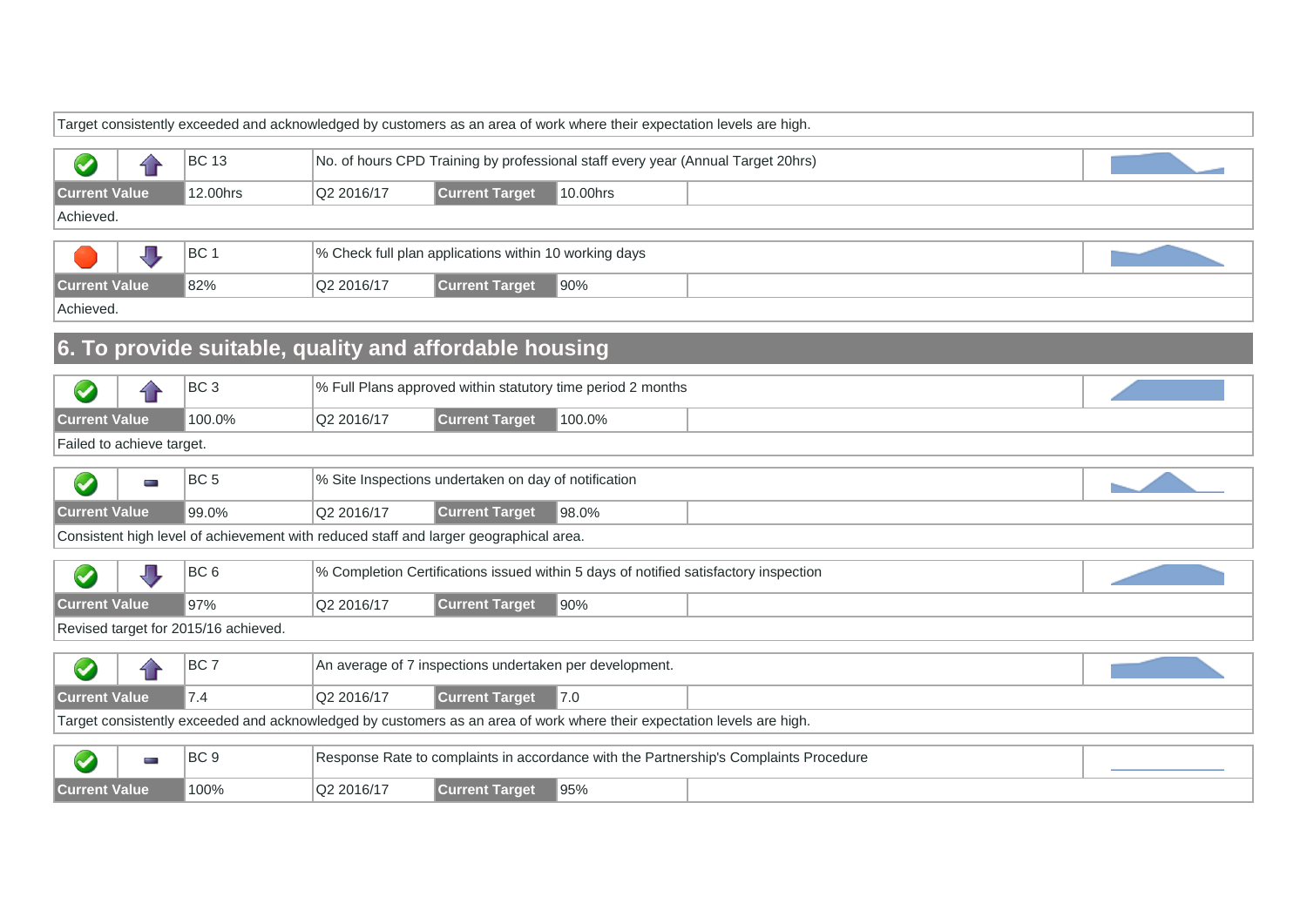| Achieved.            |                                                             |            |                                                                                  |     |  |  |  |  |  |  |  |
|----------------------|-------------------------------------------------------------|------------|----------------------------------------------------------------------------------|-----|--|--|--|--|--|--|--|
| $\blacktriangledown$ | <b>BC</b> 13                                                |            | No. of hours CPD Training by professional staff every year (Annual Target 20hrs) |     |  |  |  |  |  |  |  |
| <b>Current Value</b> | <b>Current Target</b><br>12.00hrs<br>Q2 2016/17<br>10.00hrs |            |                                                                                  |     |  |  |  |  |  |  |  |
| Achieved.            |                                                             |            |                                                                                  |     |  |  |  |  |  |  |  |
|                      | BC <sub>1</sub>                                             |            | % Check full plan applications within 10 working days                            |     |  |  |  |  |  |  |  |
| <b>Current Value</b> | 82%                                                         | Q2 2016/17 | <b>Current Target</b>                                                            | 90% |  |  |  |  |  |  |  |
| Achieved.            |                                                             |            |                                                                                  |     |  |  |  |  |  |  |  |
|                      | <b>BC</b> 10                                                |            | % of Market Share within Schedule 1                                              |     |  |  |  |  |  |  |  |
| <b>Current Value</b> | 32%                                                         | Q2 2016/17 | <b>Current Target</b>                                                            | 60% |  |  |  |  |  |  |  |

Failed to achieve target.

# **7. To provide for vulnerable residents**

|                                                                                      |  | <b>BC 13</b> |  |  | No. of hours CPD Training by professional staff every year (Annual Target 20hrs) |  |
|--------------------------------------------------------------------------------------|--|--------------|--|--|----------------------------------------------------------------------------------|--|
| <b>Current Value</b><br>12.00hrs<br>Q2 2016/17<br>∥10.00hrs<br><b>Current Target</b> |  |              |  |  |                                                                                  |  |
| Achieved.                                                                            |  |              |  |  |                                                                                  |  |

# **8. To maximise profitability**

|                                                                                        |                                                                 |  | <b>BC 15</b> |  | Total cost of providing service per head of population not to exceed budget |  |  |  |  |  |  |
|----------------------------------------------------------------------------------------|-----------------------------------------------------------------|--|--------------|--|-----------------------------------------------------------------------------|--|--|--|--|--|--|
| <b>Current Value</b><br><b>Current Target</b><br>0.77<br>2015/16<br>$\vert 0.78 \vert$ |                                                                 |  |              |  |                                                                             |  |  |  |  |  |  |
| Achieved.                                                                              |                                                                 |  |              |  |                                                                             |  |  |  |  |  |  |
|                                                                                        | <b>BC 16</b><br>Total cost to each Council not to exceed budget |  |              |  |                                                                             |  |  |  |  |  |  |
| <b>Current Value</b><br><b>Current Target</b><br>£59582<br>2015/16<br>E59582           |                                                                 |  |              |  |                                                                             |  |  |  |  |  |  |
|                                                                                        | Achieved with slight surplus carried over into reserves.        |  |              |  |                                                                             |  |  |  |  |  |  |